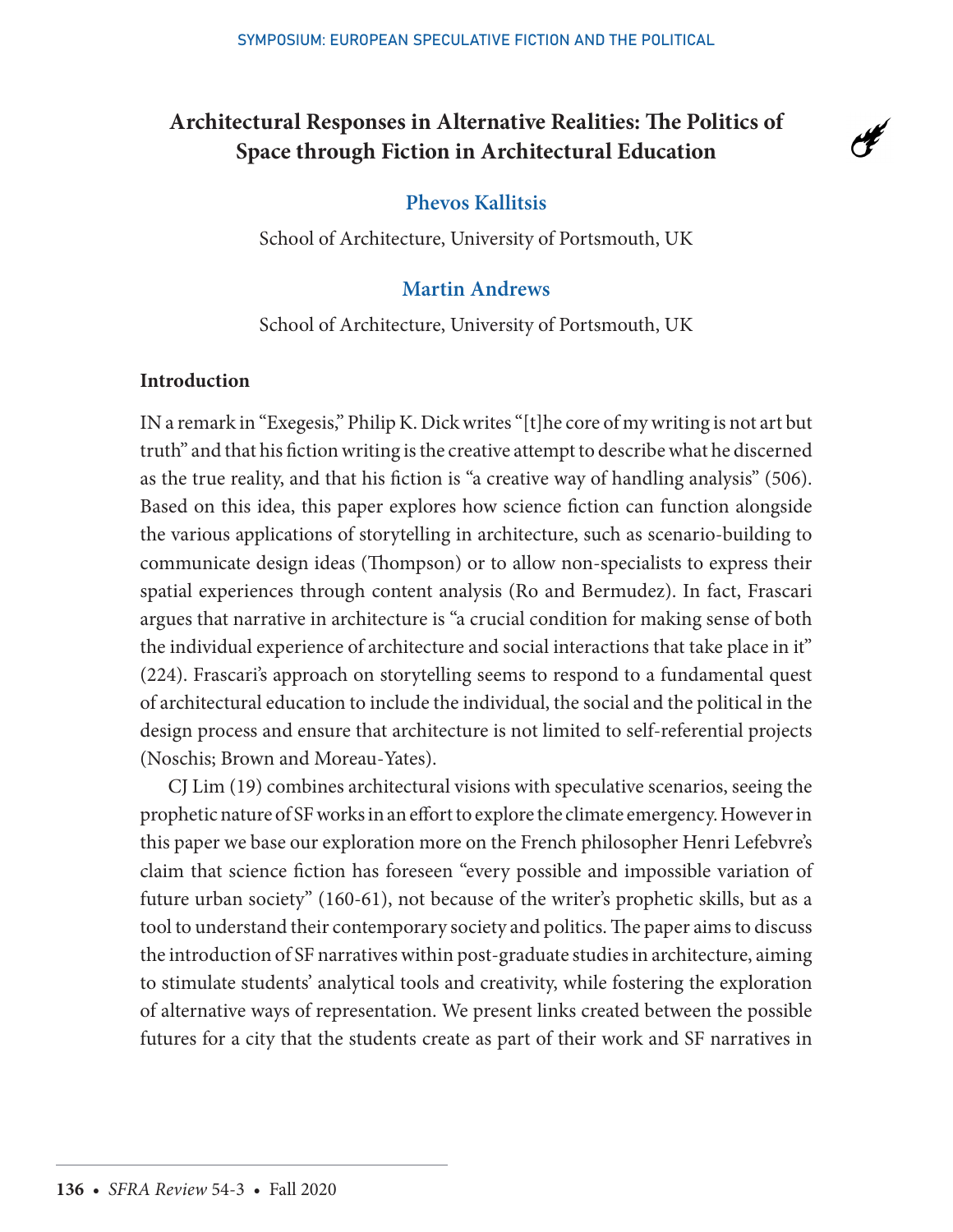comics, films and books. The paper presents the way the students created amalgams of otherworld images with familiar worries and disquietudes (Sobchack 109) and how this exercise enhanced their learning experience. By examining the work they produced from their initial explorations until the final resolution of their architectural proposals, the paper aims to contribute to a fruitful discourse of enriching analytical and creative tools, which support understanding but also help students to position themselves in the world and the political situation.

### **A Learning Challenge**

Today in the UK, the most common way to become an architect consists of five years of studies split in two parts, 3 years of undergraduate studies and two years of postgraduate studies. Between the two parts, students work in architectural practices, which creates a big challenge upon their return for their postgraduate studies: the students come with more knowledge, but also trapped in practice routines, struggling to balance technical requirements and creative approaches. The structure of the Portsmouth School of Architecture consists of different design studios (groups) and each studio sets their own agenda in order to meet the learning outcomes required both by the curriculum and the professional bodies (RIBA and ARB).

The learning outcomes of the first year design modules can be summarised into (1) research and analysis (manmade and natural environment, cultural, social and economic context), (2) exploration of different options in response to the research and observations, (3) technical, environmental and functional resolution in detail, and (4) representation of these ideas (communication). The technical nature of the requirements of the project, combined with the experience in architectural practice, was limiting the explorative nature of the students and we needed to introduce a process of re-learning and re-discovering of their own creativity. In addition, we have noticed that students needed to regain confidence in making independent decisions, experimenting and to be willing to take risks.

### **A Scenario-Based Syllabus: The Assignment**

Within this context, in order to stimulate an alternative approach to analysis and understanding a place and push the students to escape pragmatic constraints and be visionary we examined the possibility of science fiction narratives as tools that will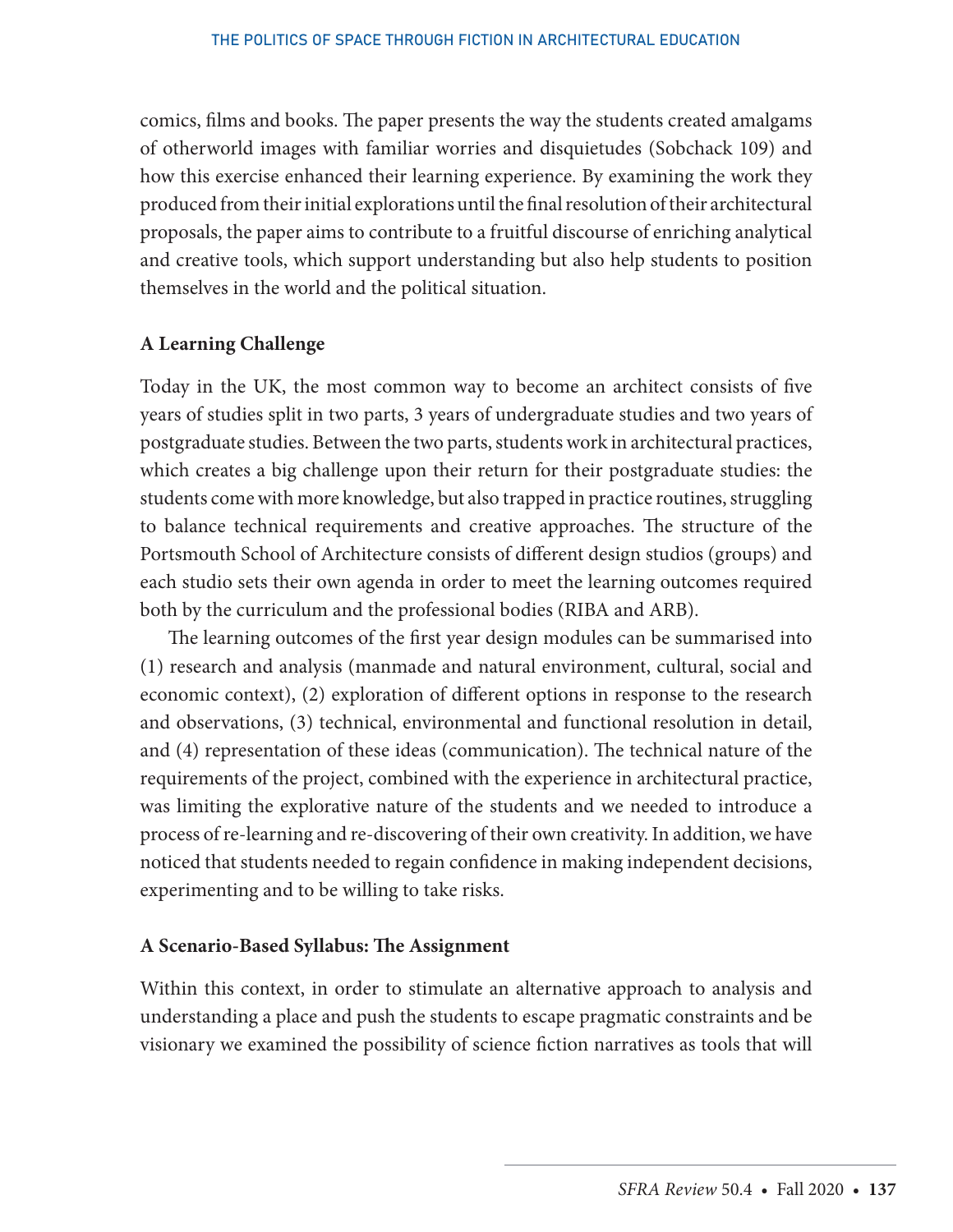allow them to imagine their alternative realities. Students are required to explore the possibilities of existing sites and create proposals that respond to current issues. Student projects are speculative and in a way, the computer-generated images that they produce represent alternative realities for that place. However, these ideas will never become, they remain a fictional piece of architecture and an alternative reality for the specific site. The question then is, if these are imaginary alternatives that attempt to resolve today's problems, may should we ask future architects to reflect on probable or improbable future problems.

Borrowing from the Double Layered Asymmetrical model introduced by Goldschmidt (Salama 133-35), we divided the year in four interweaving parts. Part 1 consisted of group work on collecting and evaluating information about a given urban context (Liverpool, Newcastle, Belfast). The second part was a "What If…?" scenario where students had to take inspiration from SF texts (novels, films, comics) and apply these to the urban context they were working. Students were working on the first two parts in parallel, but the other two parts were revealed in stages. The third part required students to design a response to the scenario they have set-up on a city level, a strategy to survive the problems the scenario created and then to focus on a key building that they had to design in more detail. The final part, required from students to reflect on the probability of their scenario and reflect on what will be the function of the building in case the imaginative scenario does not work.

The fact the traditional stage of analysing the context was combined with the "What if…" scenario took the students outside of their usual routines. While there was a freedom in the scenario and their inspiration (natural disasters, scientific experiments that went wrong, zombies, animal attacks, asteroids, black holes, and dystopian post Brexit worlds), the students had to make the scenario site specific. The scenario had to be illustrated, enforcing students to situate their narratives within the specific city and to demonstrate their representation skills. This way their observation about the city was not a passive recording but an active process, as they had to incorporate these into their narratives. The last part of the story always led to a narrative about people surviving, showing their understanding of the nature of the problem and exploring the concept of architecture as a shelter (Ellin).

Once they had presented their disasters and dystopian visions, they would receive the third part of the assignment. Borrowing from Max Brooks's *World War Z,* students had to work within a "tenth man scenario" (Brooks 34); in other words, a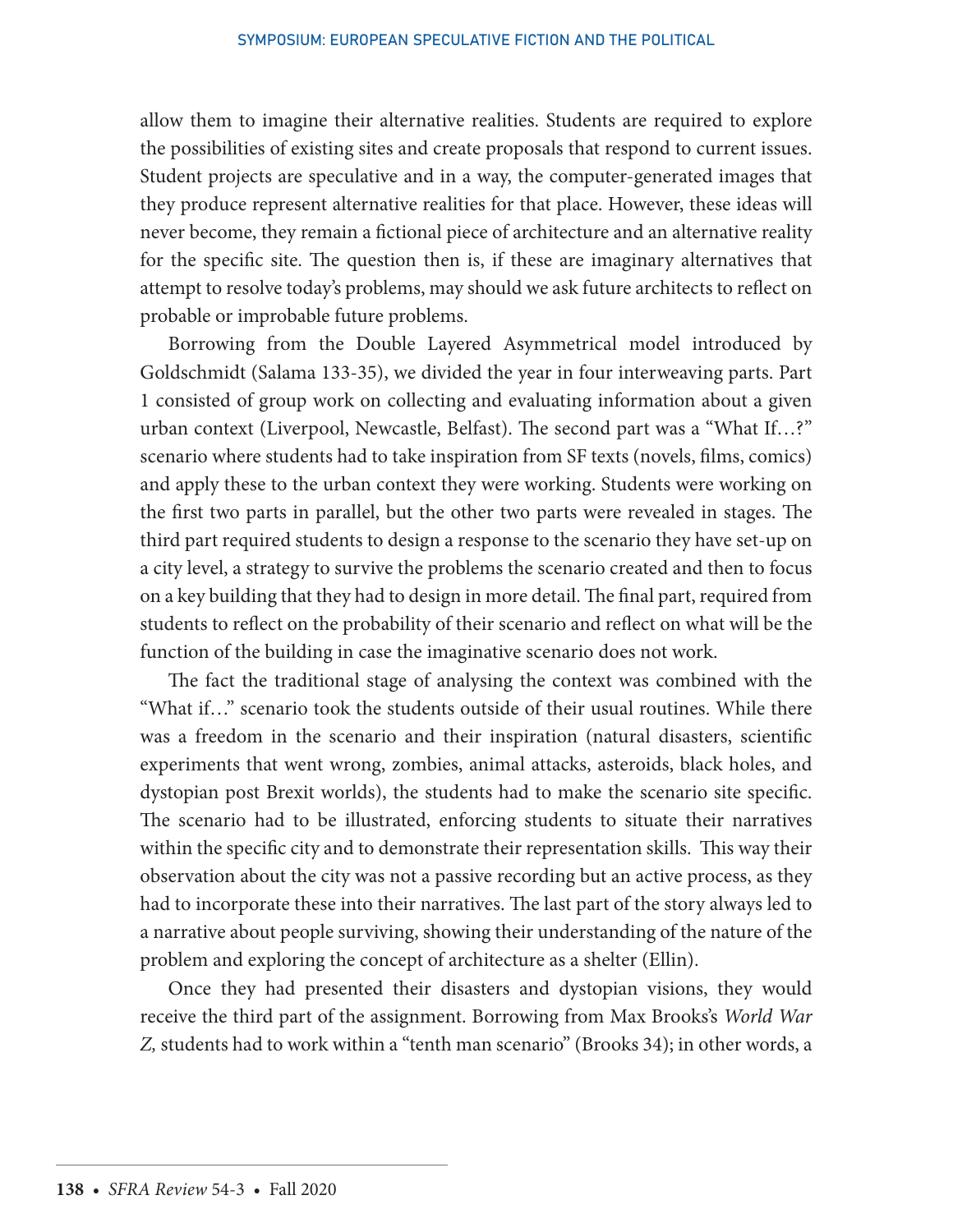client (the council, an individual or a funding body) an architectural proposal which would ensure the safety of the citizens or some citizens in case of that unprecedented crisis. Once this part was completed, students had to explore the final stage of the project, which went back to reality and students had to rethink their designs to avoid a 'White Elephant' (Shariatmadari), a building that is costly to maintain but because the predicted attack is not occurring remains useless. Even in this case though, the building would need to be able to transform and retain its original function.

#### **Drawing Alternative Realities**

Students explored the imaginative through different mediums and a variety of representation techniques (hand drawings, physical and digital collages, sketchup models), in order to present the experience of the destruction and survival of Liverpool-Birkenhead, Newcastle-Gateshead and East and West Belfast. The students adopted different points of view within these narratives, in some cases integrating themselves in these worlds and in others remaining a narrator. This type of narrative allowed students to "live" the dramatic implications of the disaster, but also to become part of the socio-political context of the different cities of investigation.

James Telotte (93) says that SF imagery becomes attractive to the spectator because it takes familiar elements and places them in an unfamiliar setting and students followed a similar strategy. Since the projects had to link to specific cities, the students went into depth to make sure that the imaginary alternative was linked to key elements of the city. to explore, identify and use the elements that constitute the image of the city according to Kevin Lynch landmarks, nodes, edges, districts, pathways in order to anchor the stories to the place. The Liverpool Guildhall, the Newcastle bridges, the river Lagan become elements of a wider narrative and are populated with activities. The analysis is not a collection of photos and statistics, but they become a vivid place where people run, gather, hide or try to define boundaries. In a similar way to SF films the students instinctively explored the macro scale of the city down to the microscale of the human factor and discovered the links of the two.

Beyond their understanding of the place, the change of scales shows how the SF narratives were an excellent tool for students to immerse themselves into the problem before imagining a solution. This was an alternative way of applying role playing in architecture, which, according to Anthony Jackson and Chris Vine, places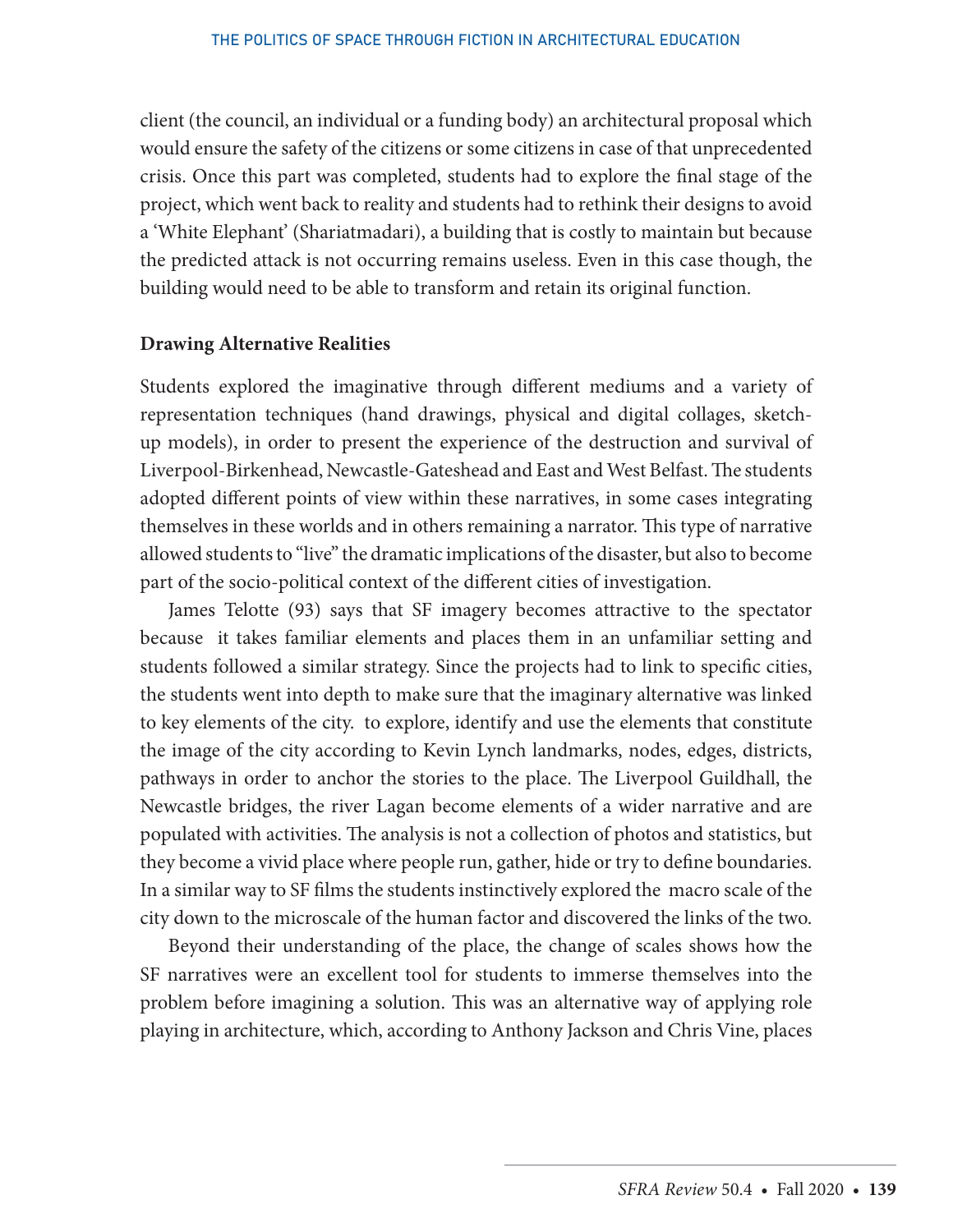the learners "within the dramatic fiction" and requires them to interact with the various issues and "make decisions in the midst of 'crisis'" (6). This immersion supports a thorough understanding of the problems they 'experienced' and helps define solutions that focus on the people that will use the buildings.

Another important outcome in the exercise is the way the SF narratives provided a safer environment to explore difficult political topics. For example, when working in Belfast, the speculative nature of the scenarios allowed students to approach the religious division of the city and explore the visible and invisible segregations. Furthermore, the scenarios questioned utopian architectural visions and generated discussions on authoritarianism, and architecture's role of serving the ones in power. The speculative scenarios and the consideration of different characters in the narrative expanded the students' perception of the way architecture affects everyday life. Close to JG Ballard's position on science fiction, students were looking at their present, from Brexit and the social divisions because of the referendum, the tendency for fortification of cities, to the climate emergency and the need for alternative social structures, projecting their emotions into the future.

The visualisation of the crisis also becomes a medium of synthesising the brief for the architectural solution. The students understand that they are not just responding to a building typology—for example, a house, a hospital or a school—and that they need to escape the preconceptions linked to space and its use. They understand that they need to find solutions that not only protect people and communities from zombies and natural disasters. They create structures where people have to co-exist and they need to think of the possible tensions of enclosure, limited food supplies, and reduced energy sources. The understanding and the evaluation of the problems supports students in articulating a critical narrative for a given location and at the same time initiates a briefing process and determines functions.

The playful set-up of the scenario allowed many students to escape their preconception of what is a proper architectural drawing and project. The SF set up also initiated an exploration of new ways of representation, as they needed to escape traditional drawing techniques and create a spectacular, even if dystopian, new world, taking references from comics and movies. Furthermore, it provided the students with an opportunity to add to their final images the drama of the initial crisis.

An important challenge and limitation in the process has been that students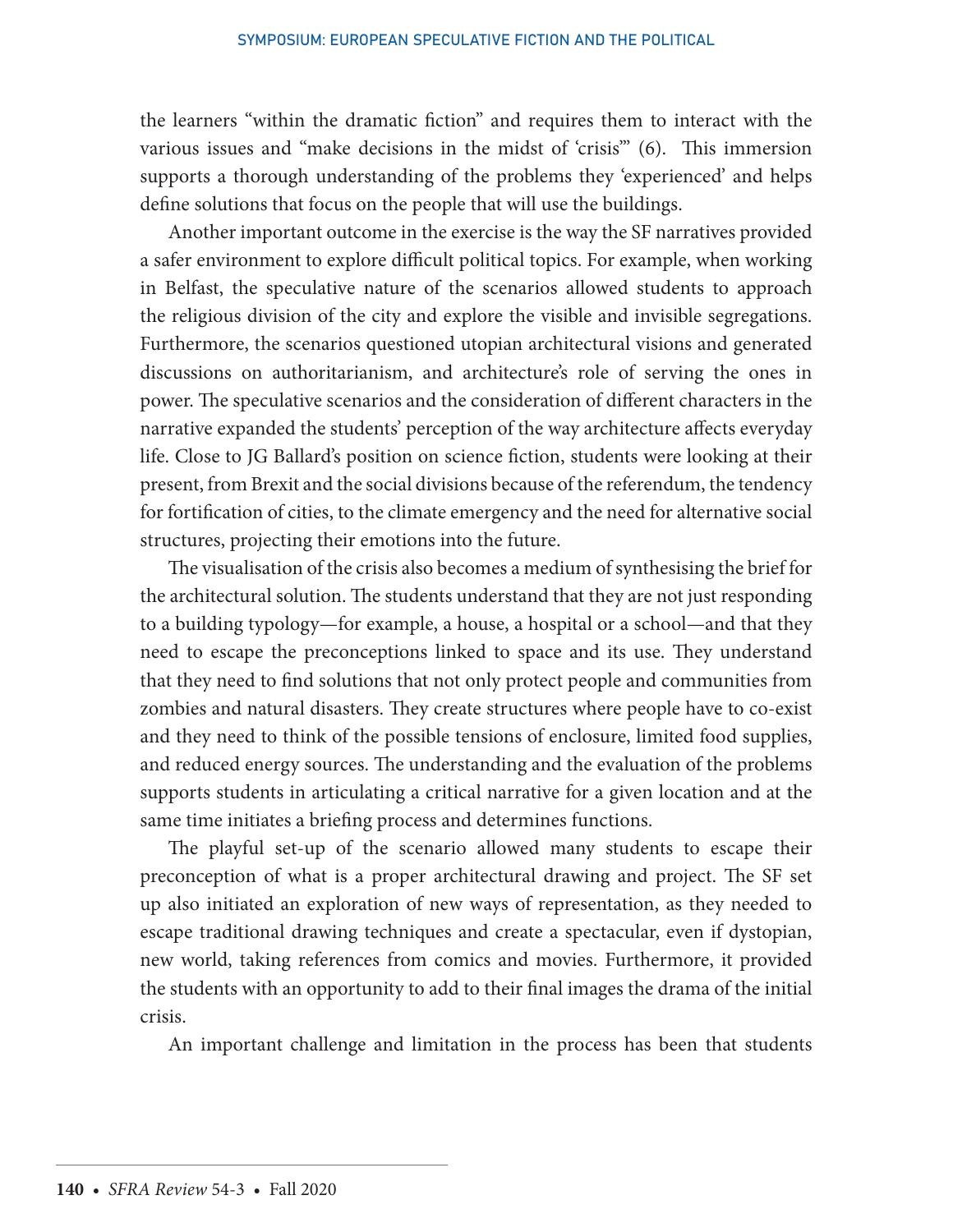were not always open to the idea of stepping out of their routines, "squeezing the scenarios" within more traditional architectural means of representation. Despite the expected reluctance, even the weaker students produced their visually strongest work during this process. This was also evident at their comments for the evaluation of the module. This exercise has also been an opportunity for the tutors to discover an alternative way of approaching the topic, beyond our original conceptualisation. While in the beginning we saw this exercise as a warm-up, to help students to ease into the challenging years of operating in a post-graduate architectural environment, the realisation of the possibilities soon transformed the exercise as the spine of the project in our studio. In the second year, we expanded the part of the creation of the visual scenarios, requiring students to explore in detail their SF ideas.

#### **Conclusion**

SF narratives proved to be a valuable educational method to reintroduce students to exploration, speculation, discovery, and to them to explore their potential. Despite initially conceived as a warm-up tool and a confidence building operation, the narratives supported students in gaining a deeper understanding of the design process and the urban context that they were called to analyse and respond to. The students' evaluation provided evidence that students enjoyed the "what if…?" scenarios and working within these playful approaches.

This exercise had a dual effect. On one hand it looked relaxed and a warming up, on the other hand it was a step out of the comfort zone of students of architecture, who after three years in university and a year in practice realised that they could not go back to their usual working routines. Furthermore, the immersion into the narrative and the setup of these alternative worlds required from them the exploration of different scales at the same time. This also led to the use of alternative representation language early in the project and a greater attention to detail.

There are always limitations in these exercises, especially in the cases of weaker students who cannot see the value of the medium and they do not try to understand the process. While many of them found a way to create a narrative based on the resources provided, some remained reluctant to push the narrative to its limits and went back to default positions regarding architectural projects. However, looking back to the work of the past three years provides us with confidence that the students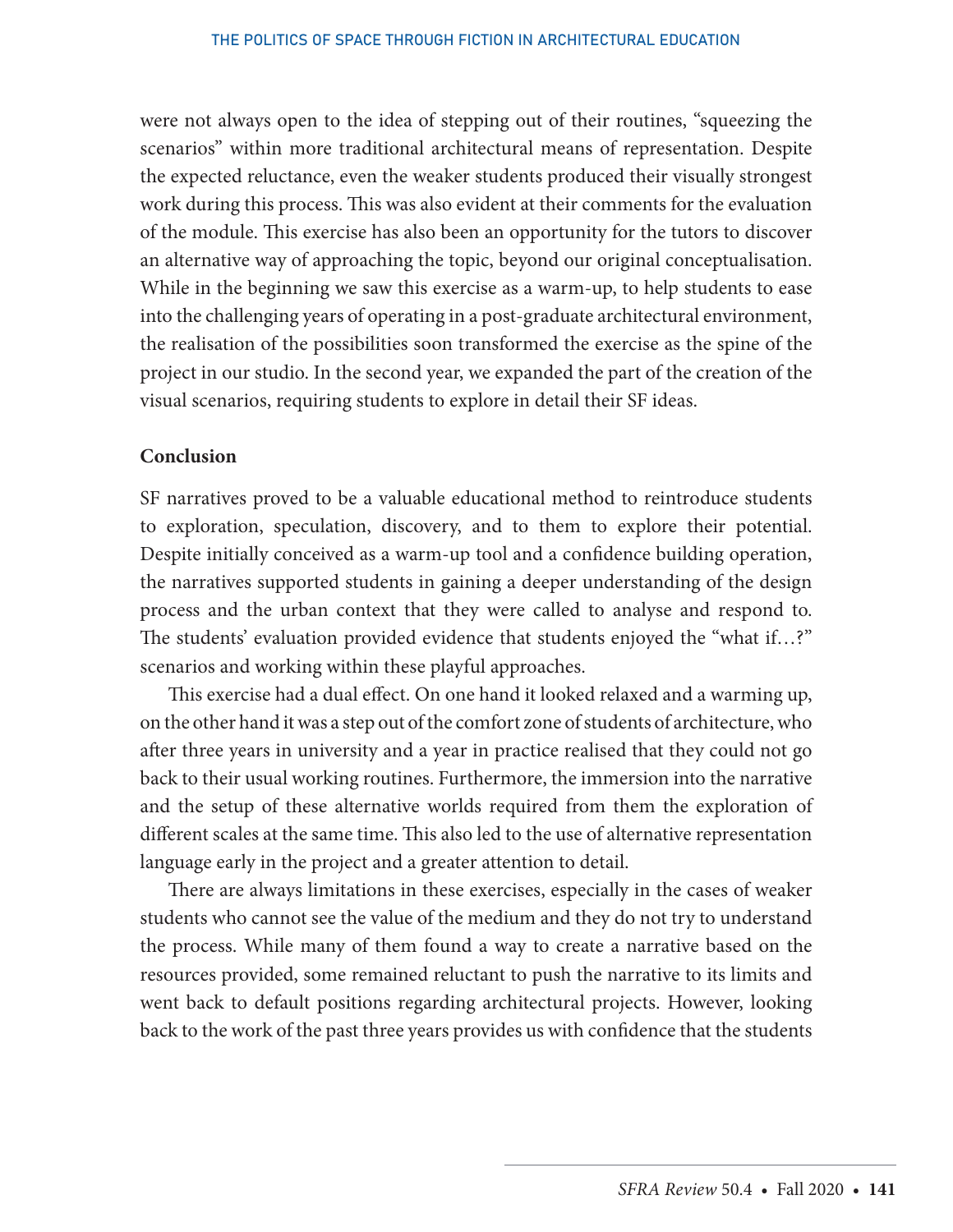who engaged with the process, regardless of their representational skills, managed to infuse new ideas into their projects.

We are still investigating the idea of requesting a graphic novel as the final submission instead of an architectural portfolio, in order to release students from the anxiety of typical drawings. This educational activity shows that SF narratives and architecture can work together to communicate ideas about a place and trigger the imagination about the future of our urban society. SF alternatives of existing cities becomes a transformative tool that stimulates exploration and enhances the learning process, because it becomes a tool to understand the complex process of the production of space, the spatial inequalities and the exclusions created by architectural interventions, while re-discovering skills and re-learning the creative processes of architecture. Strong visuals combined with a contextualised narrative lead to a deeper understanding of the city and the human experience, demonstrating that cross-medial learning can lead in many cases to an architectural educational happy end, despite the dystopian futures that initiate these ideas every year.

#### **Works Cited**

- Ballard, J.G. "Science Fiction Cannot Be Immune from Change." 1969, http://www. jgballard.ca/non\_fiction/jgb\_new\_metaphor\_future1973.html.
- Brooks, Max. *World War Z: An Oral History of the Zombie War*. Duckworth, 2006.
- Brown, Robert, and Denitza Moreau-Yates. "Seeing the World through Another Person's Eyes." *Changing Architectural Education: Towards a New Professionalism*, edited by David Nicol and Simon Pilling, Spoon Press, 2000, pp. 49-57.
- Dick, Philip K. *The Exegesis of Philip K. Dick*. Edited by Pamela Jackson and Jonathan Lethem, Houghton Mifflin Harcourt, 2011.
- Ellin, Nan. "Shelter from the Storm or Form Follows Fear and Vice Versa." *Architecture of Fear*, edited by Nan Ellin, Architectural Press, 1997, pp. 13-47.
- Frascari, Marco. "An Architectural Good-Life Can Be Built, Explained and Taught Only through Storytelling." *Reading Architecture and Culture. Researching Buildings, Spaces and Documents*, edited by Adam Sharr, Routledge, 2012, pp. 224-33.